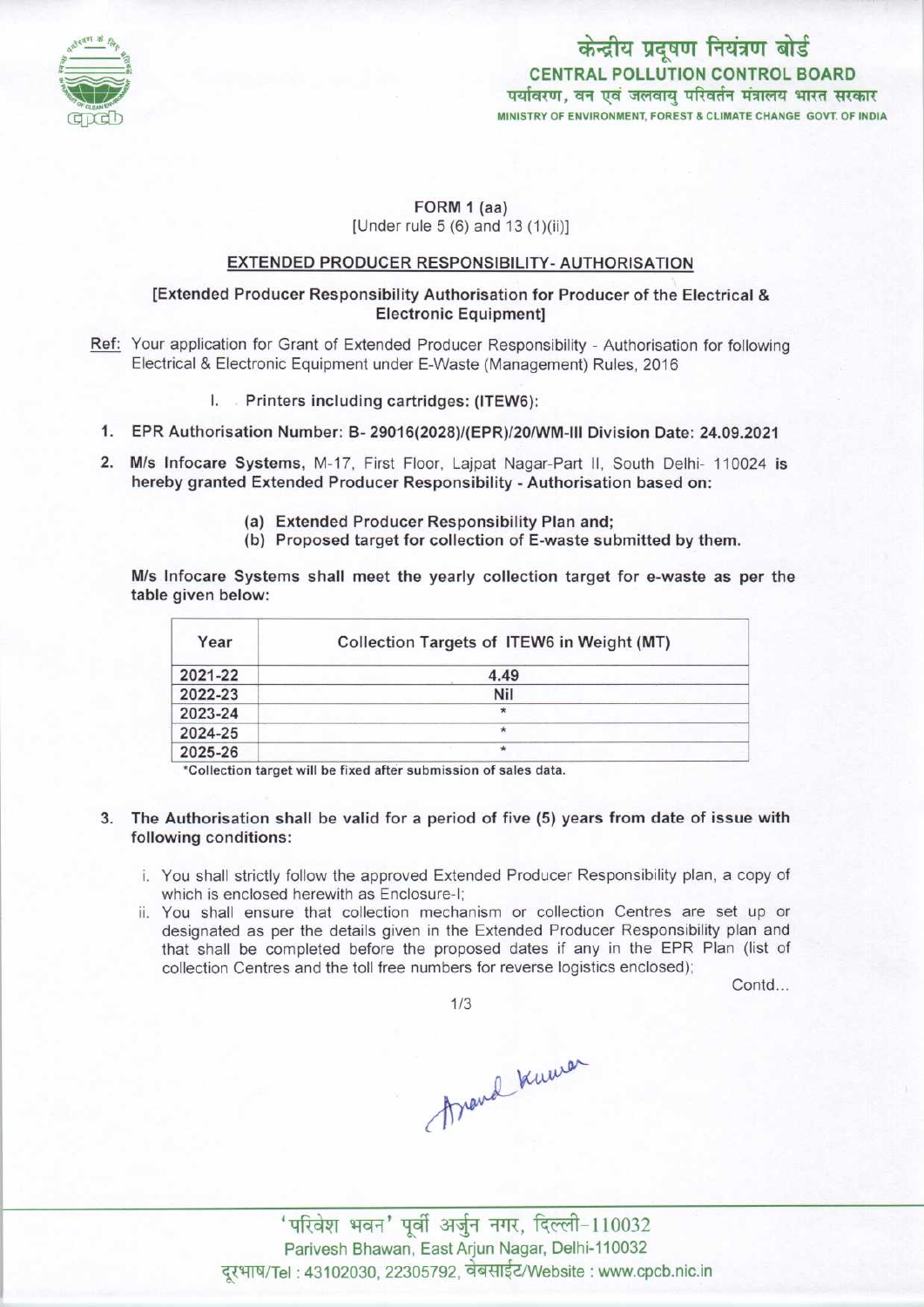

From pre page...

- iii. You shall ensure that all the collected e-waste is channelized to your dismantler/recycler Adlib E-Waste Recycling, Plot No. 433, HSSIDC, Barhi Phase-I, Ganaur, Sonipat, Haryana-131101 and record shall be maintained at dismantler/recycler and at your end.
- iv. You shall maintain records, in Form-2 of these Rules, of e-waste and make such records available for scrutiny by Central Pollution Control Board;
- v. You shall file annual returns in Form-3 to the Central Pollution Control Board on or before 30th day of June following the financial year to which that returns relates.

# vi. General Terms & Conditions of the Authorisation:

- a.The authorisation shall comply with provisions of the Environment (Protection) Act, 1986 and the E-waste (Management) Rules, 2016 made there under;
- b. The authorisation or its renewal shall be produced for inspection at the request of an officer authorised by the Central Pollution Control Board;
- c.Any change in the approved Extended Producer Responsibility plan should be informed to Central Pollution Control Board within 15 days on which decision shall be communicated by Central Pollution Control Board within sixty days;
- d. It is the duty of the authorised person to take prior permission of the Central Pollution Control Board to close down any collection centre/points or any other facility which are part of the EPR plan;
- e.An application for the renewal of authorisation shall be made as laid down in subrule (vi) of rule of 13(1) the E- Waste (Management) Rules, 2016;
- f. The Board reserves right to cancel/amend/revoke the authorisation at any time as per the policy of the Board or Government.

#### vii. Additional Conditions: -

- a.) That the applicant will submit annual sales data along with annual returns;
- b.) That the applicant has to ensure that the addresses of collection points provided by them in their EPR Plan are correct and traceable and the collection points/centres are functional;
- c.) That the applicant will submit revised application for grant of EPR Authorisation in case of applicant adding/changing PRO or changing its EPR Plan;

 $2/3$ 

Contd....

Arand Venusa